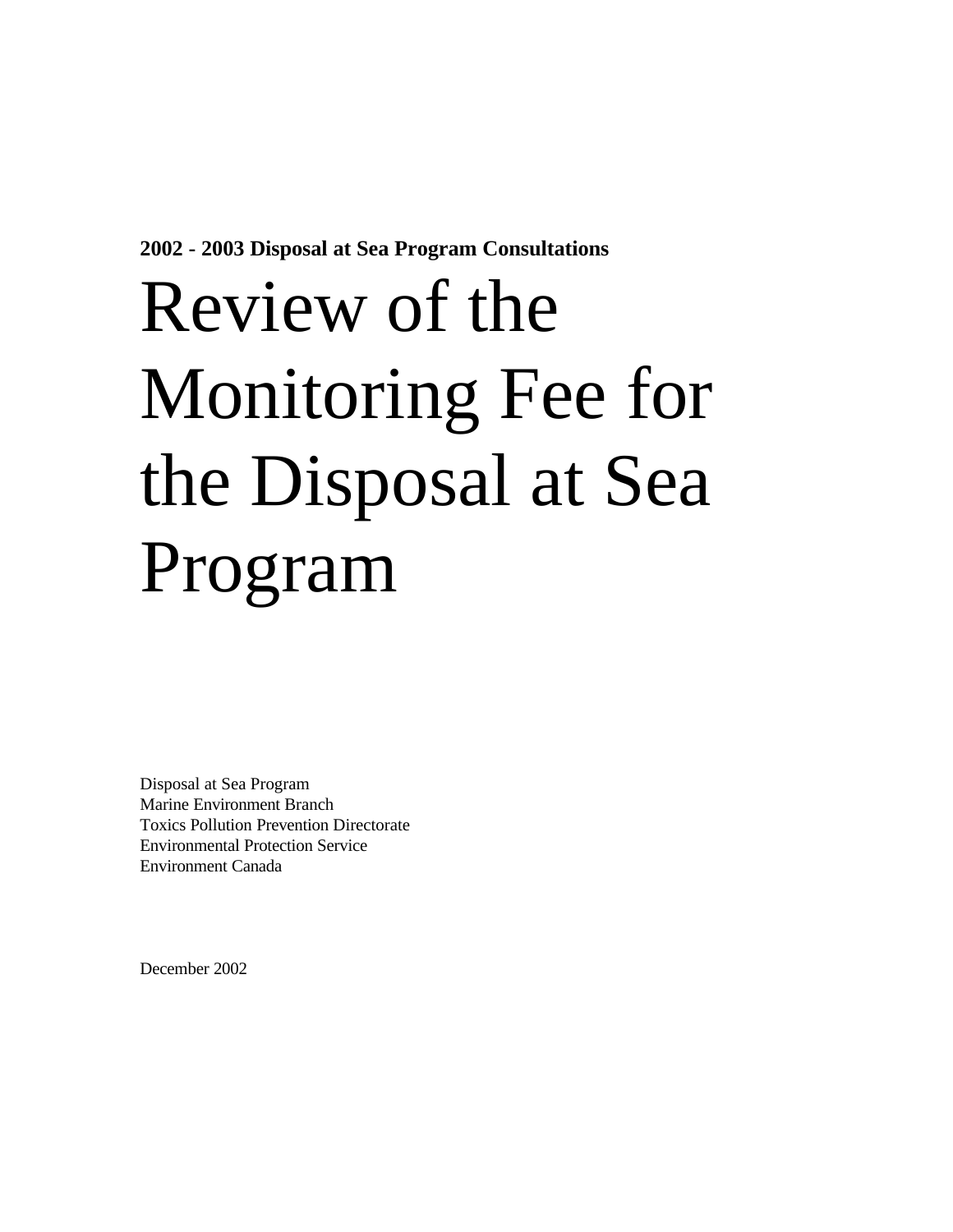# **ACKNOWLEDGMENTS**

This document was compiled by Linda Porebski, Paul Topping and David Taillefer of the Disposal at Sea Program. The authors acknowledge the assistance of Jim Osborne and Marie Gauthier in all matters of this report. Information from Kok-Leng Tay, Victor Li, Donald St. Laurent, Isabelle Matteau, Dixie Sullivan, Carol Brady, and Mark Dahl on regional costs and permittees was very valuable. The assistance of Dianne Demers of Environment Canada's Financial Services on the costing aspects is also appreciated. Many thanks to the disposal at sea permittees who provided cost information and opinions that have gone into the assessment and analysis of this report.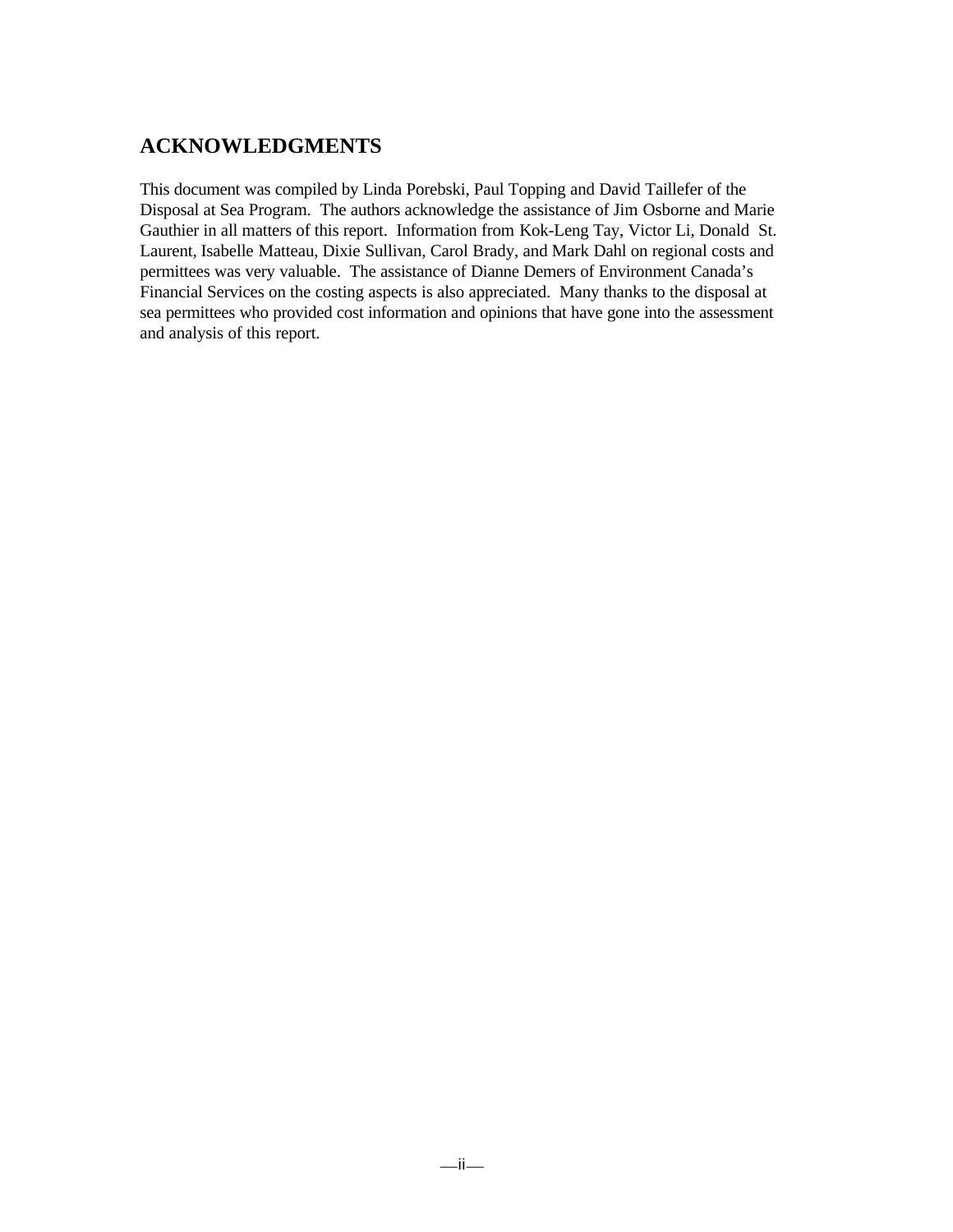# **SUMMARY**

In 1999, Environment Canada implemented a permit fee for the disposal at sea of dredged and excavated material at a rate of \$470 per 1,000 cubic metres. The fee was estimated to be the fair market value of the right or privilege of permitting access to suitable disposal sites under the *Canadian Environmental Protection Act, 1999*. A key commitment by Environment Canada to the regulated community was to review the fee three years after its implementation.

This paper was prepared for that review and will support public meetings over January and February 2003, in Vancouver, Calgary, Inuvik, Ottawa, Quebec City, Halifax, Moncton, Miramichi, Sydney and St. John's. It focuses on the issue of cost recovery through monitoring fees and presents an analysis of the fees paid, who paid them, how they have been spent, and an update on the costs of disposal site monitoring. This document follows previous discussion papers on regulatory proposals and incorporates the results of a Client Cost Recovery Survey conducted in 2002.

Based on only three years of data, it would be premature to take action on changing the fees in any way. Revenues reached expected levels after three years and Environment Canada has successfully begun to phase-in its full monitoring guidelines. The quantities disposed and permit numbers are approaching pre-fee levels, suggesting impediments to business are small, on a national basis. Client input from the surveys returned, suggests that the fees represent about 6% of project costs, which is only slightly higher than the 5% predicted during the fee development assessments. Based on permits issued, the quantities of waste disposed of at sea are likely to continue to increase in 2002-2003. It will be important therefore, for Environment Canada to continue to work with clients so that the length and variability associated with the normal dredging business cycle can be better defined. This information can help to determine when and whether the fees should be altered. Current monitoring costs are about 11% higher than estimated in 1996, but the increased revenues may mean that fees can remain at current levels. Environment Canada will also need to fine tune estimates of monitoring expenses for a major site in the Arctic to determine whether the current fee structure is sufficient to cover those costs.

Comments on this document are invited either in writing or by attending one of the consultation meetings. Questions and comments on the monitoring program itself should be directed to regional offices, while questions on the fees and their status can be forwarded to the offices in Ottawa. Contact information is presented in Appendix 1.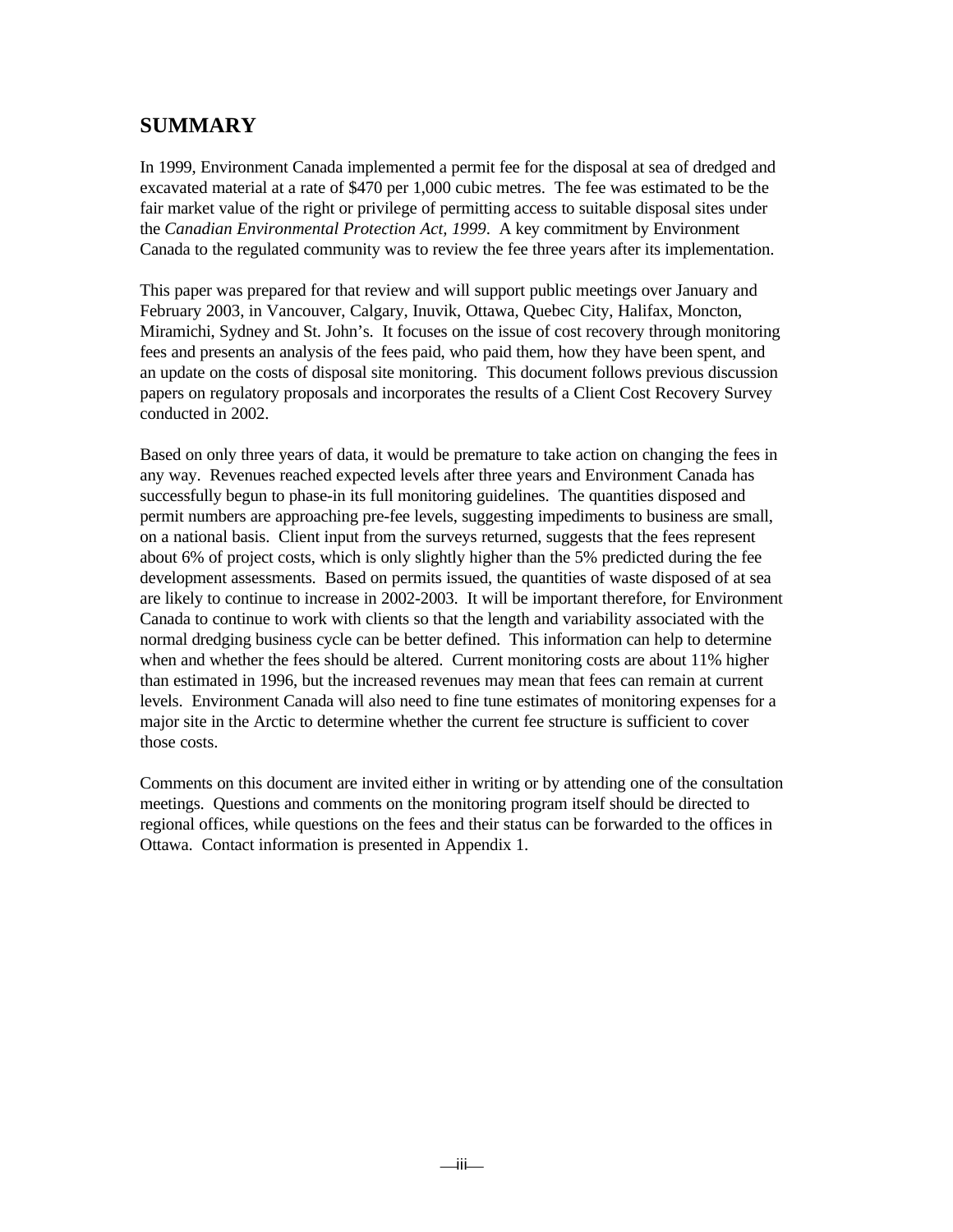# **TABLE OF CONTENTS**

| 1.0  |                                                                    |  |
|------|--------------------------------------------------------------------|--|
| 1.1  |                                                                    |  |
| 2.0  |                                                                    |  |
| 2.1  |                                                                    |  |
| 2.2  |                                                                    |  |
| 2.3  |                                                                    |  |
| 2.4  |                                                                    |  |
| 3.0. |                                                                    |  |
| 4.0. |                                                                    |  |
| 4.1  |                                                                    |  |
| 4.2  |                                                                    |  |
| 5.0. | Conclusions and Recommendations on Monitoring Fees  9              |  |
| 6.0  |                                                                    |  |
|      | Appendix 1. Addresses and Telephone Numbers of Program Offices  10 |  |
|      | Appendix 2 – Summary of Monitoring Activities                      |  |
|      |                                                                    |  |
|      |                                                                    |  |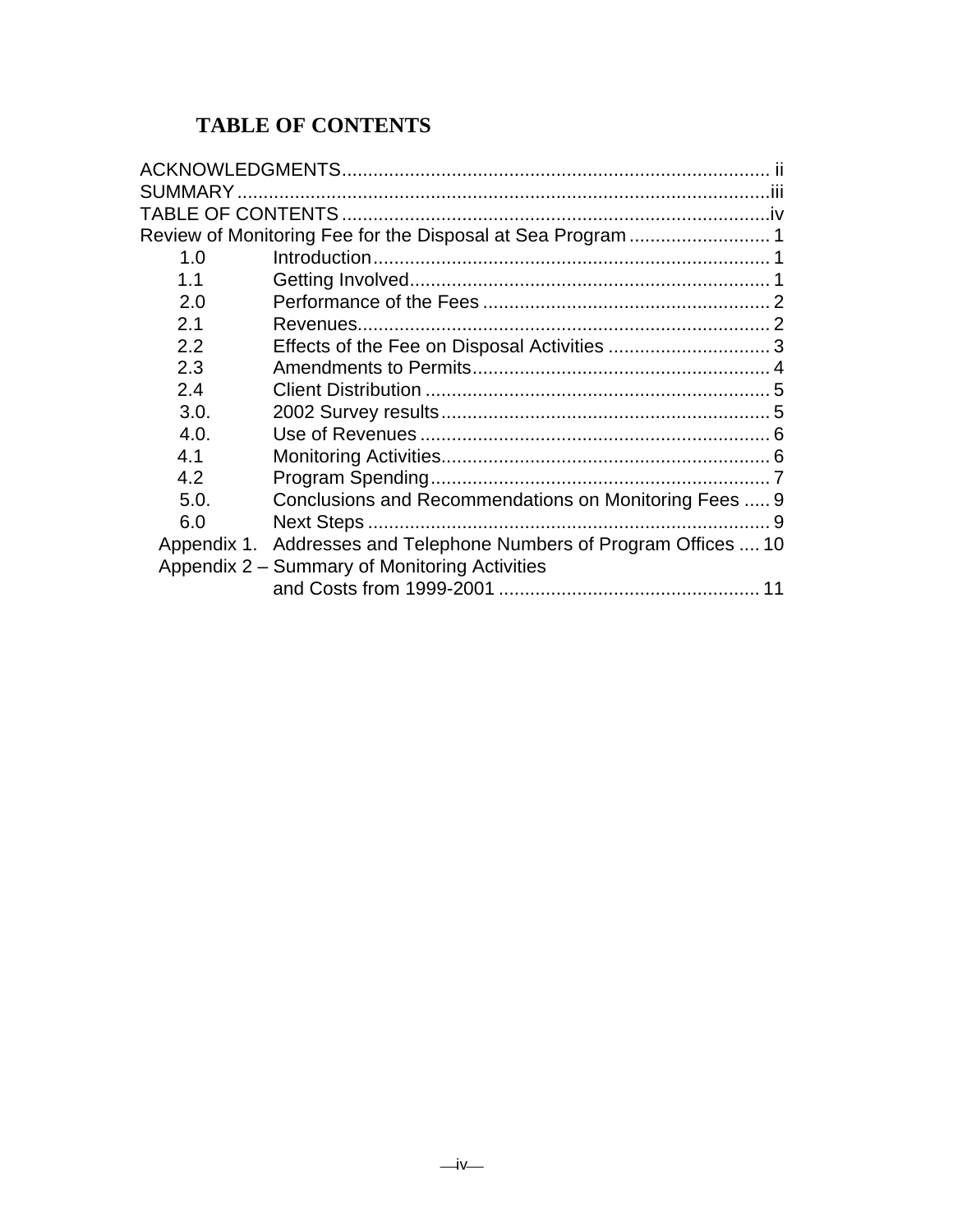# **Review of Monitoring Fee for the Disposal at Sea Program**

# **1. Introduction**

In 1999, Environment Canada introduced a fee regulation under the *Financial Administration Ac*t. The fee recovers \$470 per 1,000 cubic metres of dredged material or excavated geological matter disposed of at sea through a permit issued under the *Canadian Environmental Protection Act, 1999*.

The fee was estimated to be the fair market value of the right or privilege of permitting access to suitable disposal sites under the *Canadian Environmental Protection Act, 1999*. This value was estimated as being approximately equal to the cost of maintaining that right and privilege through disposal site monitoring. The revenue is returned to the Disposal at Sea Program to cover Environment Canada's costs for monitoring, so that users can have continued access to suitable sites and the sites can be managed in an environmentally acceptable manner.

At the time the fee was introduced, Environment Canada committed to a review of the fee three years after its implementation. This discussion paper was prepared to support that review. This document follows discussion and report documents from 1996-1998 detailing the initial fee development by Environment Canada for the Disposal at Sea Program. Comments from past consultations have provided a better understanding of the priorities and concerns of Canadians with respect to managing ocean disposal and have helped to shape the present document. This document will look at the following areas:

- Performance of the fee
- Use of the revenue
- Client survey results on regional issues
- An update of costing

# 1.1 Getting Involved

In the summer of 2002, two surveys were sent to permittees to gauge impacts of the fee and other costs on their activities. One survey was circulated to permittees disposing of dredged material and excavated geological matter, the other survey was circulated to permittees disposing of fish waste or vessels. Both questionnaires are available from the Environment Canada Disposal at Sea Program office in Ottawa.

To date, 12 responses have been received from permittees disposing of dredged material, excavated material and fisheries waste, representing about 10% of current permittees. The program recognizes the effort involved in providing Environment Canada with this information and has made every effort to take comments into consideration. A summary is presented in section 3 and a further assessment will be made in the consultation report that will be produced once all input is received.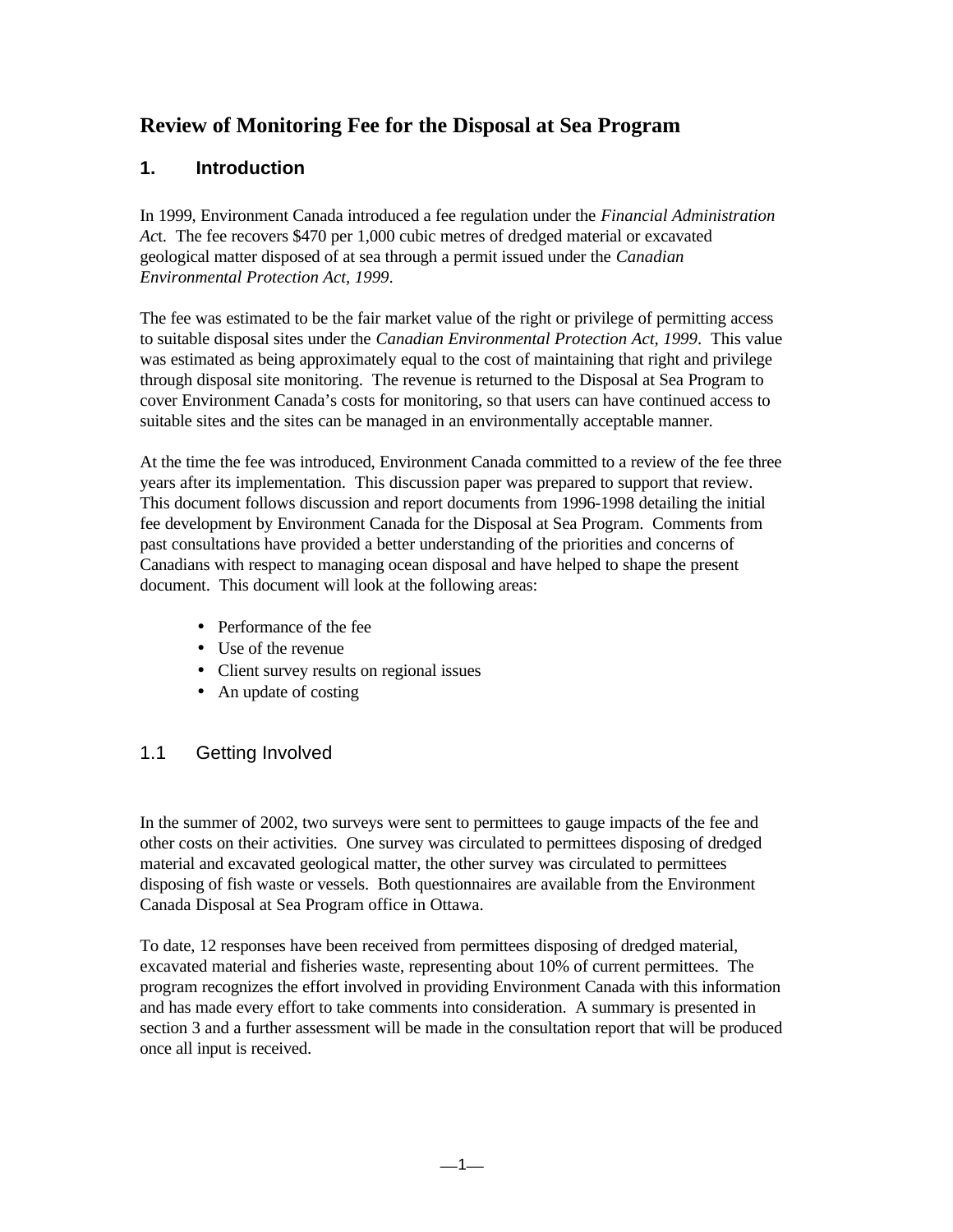This discussion paper has been distributed to individuals and organizations likely to be affected by, or interested in, any decisions by Environment Canada with respect to fees for disposal at sea. It will be followed by public meetings in January and February 2003, in Vancouver, Calgary, Inuvik, Ottawa, Quebec City, Halifax, Moncton, Miramichi, Sydney and St. John's to allow all those interested to participate. Anyone may comment either in writing or by attending a meeting. All comments will be addressed and a Consultation Report will be sent to all those sending written comments or participating in the meetings. The consultation meetings will be combined with related discussions on the process for setting boundaries of the sea with respect to ocean disposal. Anyone wishing a copy of that document should send an e-mail to David Taillefer (david.taillefer@ec.gc.ca) or contact the Disposal at Sea Program as indicated below.

Written comments on the consultations should be submitted no later than February 28, 2003. Correspondence should be sent to:

| 2002-2003 Consultations                        | 12th Floor                      |
|------------------------------------------------|---------------------------------|
| c/o Linda Porebski                             | 351 St. Joseph Boulevard,       |
| Marine Environment Branch                      | Hull, Quebec, K1A 0H3           |
| <b>Toxics Pollution Prevention Directorate</b> | Ph: (819) 953-2264              |
| Environment Canada                             | Fax: (819) 953-0913             |
|                                                | E-mail: linda.porebski@ec.gc.ca |

## **2. Performance of the Fees**

#### 2.1 Revenues

National revenues were reported in the introduction to the 2002 cost survey. The figures were preliminary and have been revised as presented by region in Table 1. As predicted in the Regulatory Impact Analysis Statement, revenues in the first year were low (\$200,000- \$400,000) as permittees applied for permits in advance of the fees. In that year, Environment Canada's Disposal at Sea Program covered the shortfalls from within its own budgets and other planned activities were postponed. In the second year, revenues essentially covered direct costs of a partial monitoring program and in 2001-2002 the target revenue of \$1,000,000 was achieved.

Based on permits issued to date, revenues are expected to reach or even exceed the \$1,000,000 target in 2002-2003. Revenues "in hand" as of November 25, 2002, are in Table 1. As the first three years have been an adjustment period, it is too early to determine if revenues will continue to meet the targets in coming years. Continued monitoring will be necessary to determine the length of the natural business cycle and to adequately predict the degree to which revenues will fluctuate annually.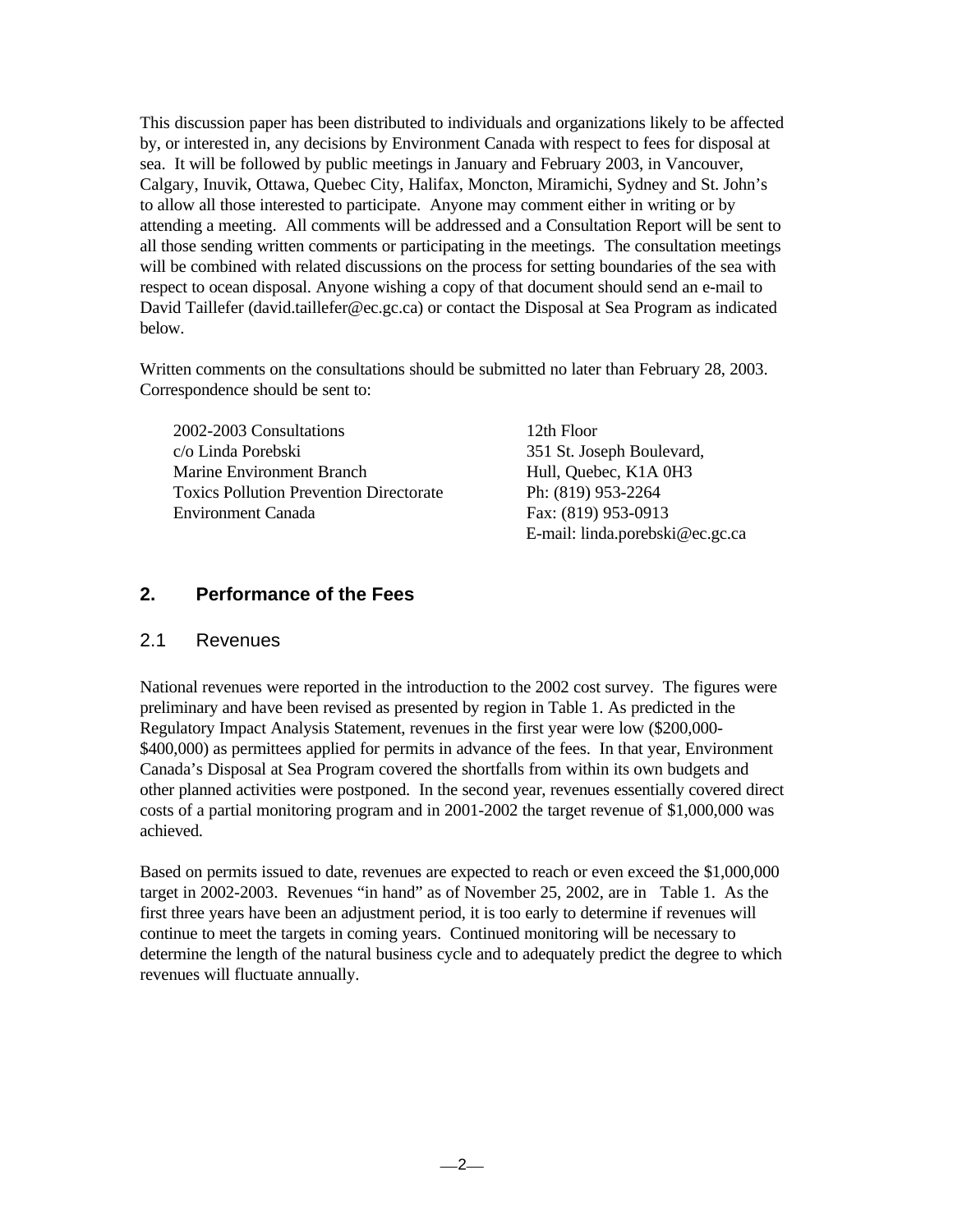|                      |           |           |             | Current <sup>2</sup> |
|----------------------|-----------|-----------|-------------|----------------------|
| Region               | 1999-2000 | 2000-2001 | 2001-2002   | 2002-2003            |
| <b>Atlantic</b>      | \$142,880 | \$185,738 | \$293,628   | \$126,783            |
| Quebec               | \$18,330  | \$19,270  | \$42,300    | \$134,420            |
| Pacific and Yukon    | \$65,937  | \$420,153 | \$653,888   | \$506,660            |
| Prairie and Northern | \$0       | \$34,780  | \$28,670    | \$0                  |
| Total                | \$227,147 | \$659,941 | \$1,018,486 | \$767,863            |

#### **Table 1. Net monitoring income**<sup>1</sup>  **1999-2002**

<sup>1</sup>*Net monitoring income is the actual fees received in a fiscal year less the refunds paid.* 2 *The 2002 figures only represent net payments in hand as of November25, 2002 and are not final*

#### *Future considerations*

Oil and gas activity in the Arctic has the potential to increase the quantities of dredged material disposal and create new, major sites that would require monitoring and increase program costs significantly. To date, no disposal applications have been received. In Quebec, the monitoring needs of one major site were higher than originally estimated and added to the monitoring of the annual minor site. Larger volumes were disposed of in 2002, but quantities are expected to return to lower levels for the next five years. It is expected there will be a need to monitor a major site once every five years in Quebec. Pacific and Yukon Region levels have been increasing over the past three years and the spring freshet of 2002 will likely result in quantities which exceed the 2001-2002 levels.

# 2.2 Effects of the Fee on Disposal Activities

Table 2 shows the Regional breakdown of permits in 1997, before the fee was proposed and in 2001, three years after the fee was introduced. Atlantic and Quebec show a slight decrease in permit numbers while Pacific and Yukon Region show a slight increase. As of 2001-2002, the number of permits issued nationally for dredged material and excavated geological matter was approximately the same as the number issued before the permit fee was introduced, suggesting that overall, the fee has not reduced the demand for disposal at sea permits.

| <b>Timeframe</b>      | <b>Atlantic</b> | Quebec | <b>Pacific and Prairie and</b><br>Yukon | <b>Northern</b> | <b>National</b> |
|-----------------------|-----------------|--------|-----------------------------------------|-----------------|-----------------|
| <b>Permits Issued</b> |                 |        |                                         |                 |                 |
| 1997(Before Fee)      | 16              | 13     | 21                                      |                 | 50              |
| 2001(After Fee)       | 14              | 10     | 26                                      |                 | 51              |
| Percent change        | $-13%$          | $-23%$ | 24%                                     | 100%            | 2%              |

#### **Table 2. Dredged and excavated material permits before and after the fee**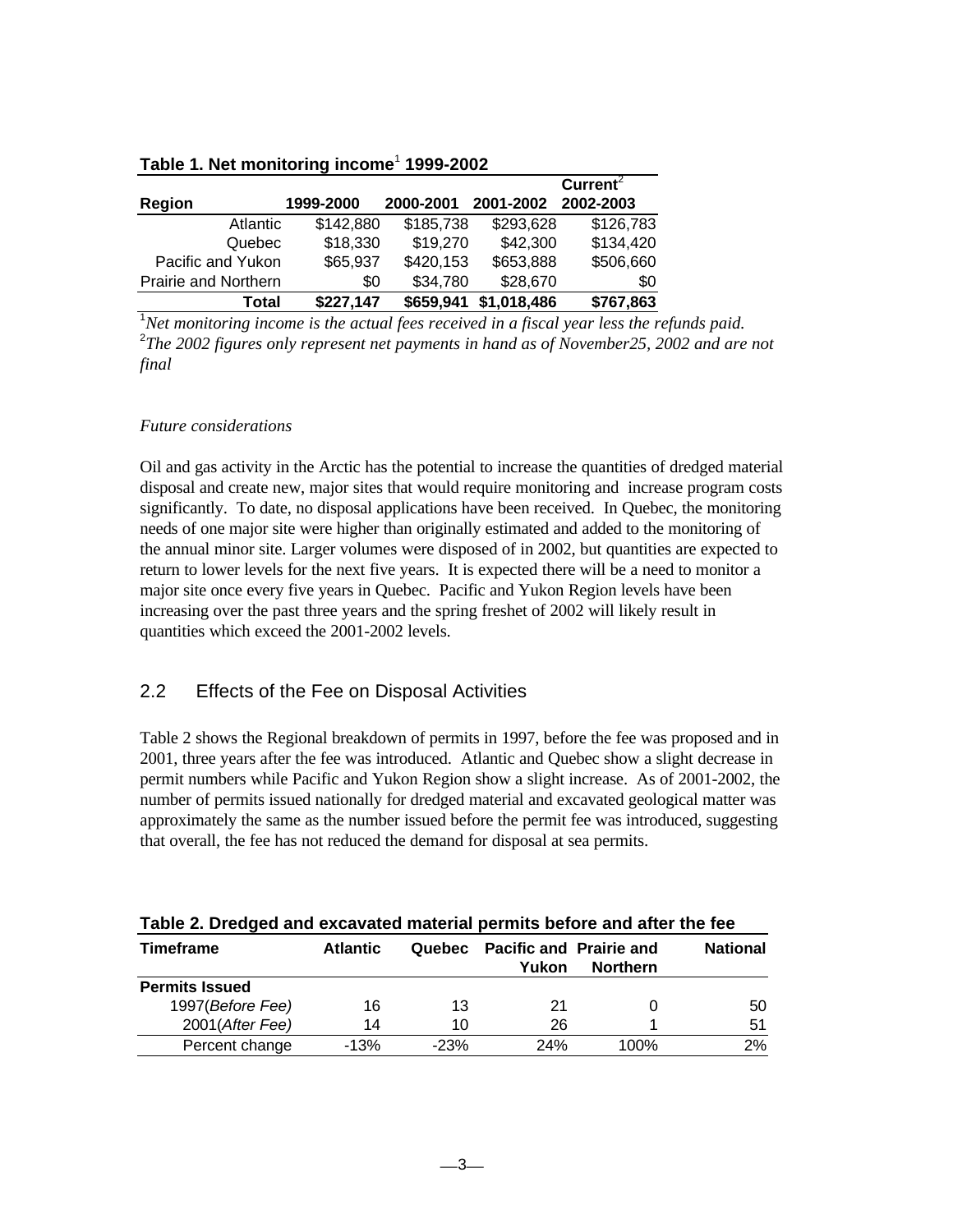In 1999, the Regulatory Impact Analysis Statement, which accompanied the monitoring fee regulation, stated that the average quantities of dredged and excavated geological material reported as disposed of at sea between 1991 and 1995 was about 2.1 million cubic metres per year. The fee was calculated assuming these quantities would be disposed of in the future. In the first two years after the fee, quantities disposed were less than the predicted estimate. In the 2001-2002 fiscal year, the actual quantity disposed reached 2.17 million cubic meters (as calculated by revenues).

Although 2001-2002 was the first year in which the number of permits and the quantity disposed of returned to pre-fee levels, the data suggest that the fee is not likely to cause ongoing reductions in disposal activities and that navigable channels and harbours will continue to be maintained. Year to date information for 2002-2003, indicates that the higher level of activity is continuing and that quantities disposed of may surpass those of 2001-2002.

#### 2.3 Amendments to Permits

As permittees do not wish to pay more than needed, it was anticipated that the usual practice of overestimating the permit quantity by 30-50% would be largely discontinued once the fee was introduced. This was in fact the case. It was also expected that this would result in an increase in amendments to adjust the quantities, thus increasing administrative costs. Table 3 presents details of the amendments required before and after the fee was introduced. The percentage of permits issued for dredged and excavated material that required amendments increased only in 2001-2002. Data remains too limited to determine if the long-term costs of administering amendments will increase. Information collected in the coming years should clarify if a trend exists that warrants a re-examination of the application fees.

| <b>Year Permit Issued</b>                               |      |      |      |      |      |            |      |      |
|---------------------------------------------------------|------|------|------|------|------|------------|------|------|
| <b>By Region</b>                                        | 2001 | 2000 | 1999 | 1998 | 1997 | 1996       | 1995 | 1994 |
| Atlantic                                                | 9    | 6    |      | 4    | 7    | 5          | 3    | 2    |
| Quebec                                                  | 0    | 2    |      |      | 6    | 3          | 2    | 2    |
| Pacific and Yukon                                       | 16   | 5    |      | 3    |      | 4          | 3    |      |
| <b>Prairie and Northern</b>                             | 1    |      |      | 0    | O    | O          | 0    | O    |
| Canada                                                  | 26   | 14   | 13   | 8    | 14   | 12         | 8    | 5    |
| <b>By Permits Issued</b>                                |      |      |      |      |      |            |      |      |
| Dredged and Excavated<br><b>Material Permits Issued</b> | 51   | 47   | 37   | 63   | 50   | 50         | 56   | 64   |
| Percent Amended 51%                                     |      | 30%  | 35%  | 13%  | 28%  | <b>24%</b> | 14%  | 8%   |
| <b>By Type</b>                                          |      |      |      |      |      |            |      |      |
| <b>Increase Quantity</b>                                | 12   | 9    | 8    | 2    | 4    | 5          | 3    | 0    |
| Change Term                                             | 6    | 3    |      | 2    |      | 0          | 3    | 3    |
| <b>Change Sites</b>                                     | 3    |      |      | 2    |      | 3          |      |      |
| <b>Change Other Conditions</b>                          | 5    |      |      | 2    | 8    |            |      |      |

#### **Table 3. Summary of amendments to permits issued for dredged or excavated geological material in 1994 to 2001**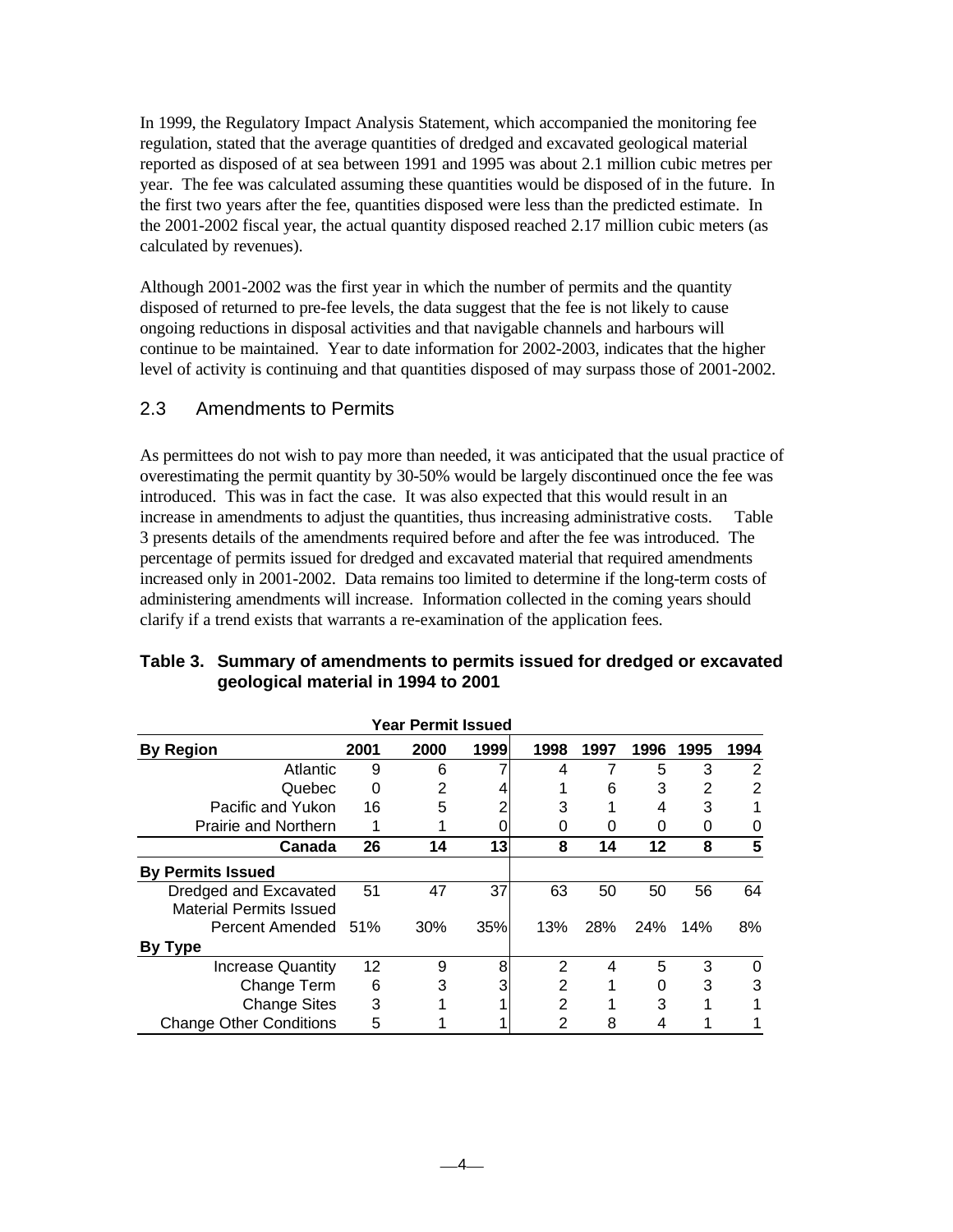## 2.4 Client Distribution

From the disposal at sea database, records show that, since 1999, there has been a shift in the volume disposed of by the private and public sectors. The current split is about 30% government and 70% non-government for the disposal of dredged and excavated material. This is almost the reverse of the balance in the mid 1990's and is likely a result of the ongoing devolution of ports and the selling of small craft harbours to harbour authorities.

With respect to fees, Environment Canada had agreed in 1999 to reduce the amount of indirect (overhead) costs recovered in the fees by 30% to account for costs already covered by our government clients. As government clients represented the majority at the time, the reduction was applied across the board. One of the possible considerations in the review of the fees is whether Environment Canada should reconsider this 30% reduction. By itself, this would not be sufficient to cause a fee revision, but it may be considered if the fee is adjusted for other reasons.

The majority (72%) of the fees continue to be paid by the large volume clients. Regionally, in two of the three years, the Pacific and Yukon Regions generated about twice the revenue of the other regions.

# **3. 2002 Survey results**

Six dredgers and excavators replied to the 2002 survey, two from each of Pacific and Yukon, Atlantic and Quebec Regions. Reported project costs ranged from less than two dollars per cubic metre to more than \$46 per cubic metre. Ignoring the extremes, the average was about \$7 per cubic metre, with the disposal site monitoring fees averaging less than 6% of total project costs. One permittee reported a 10% cost impact from the fee.

Most respondents identified inflation and higher fuel costs as key elements increasing their operating costs. One respondent also identified provincial impact assessments as an increasing cost. Most indicated that disposal would remain stable although one indicated a drive to maximize sales and beneficial uses of the material and thus reduce disposal at sea.

Pacific and Yukon Region permittees continued to request a regional fee. This region pays more fees than other regions as it needs to dispose of larger quantities of waste in most years due to sediment loading from the Fraser River. From the few surveys returned, there were no obvious regional differences in the percentage impact on clients in the different regions. All were between 5-6% except for one client. That client was in the Pacific and Yukon Region however, and more extensive data would be required to adequately assess regional impacts.

In other regions, some clients indicated the fees were working well and should not be changed. Other clients indicated that a slight increase in fees, but not a large one, could be tolerated.

Given that the total revenue only reached stated targets in 2001-2002, it is premature to suggest any changes to the fee levels or any alternative fee structures. The Program continues to maintain that the intent of the fee is to get a fair return for Canadians on the use of a right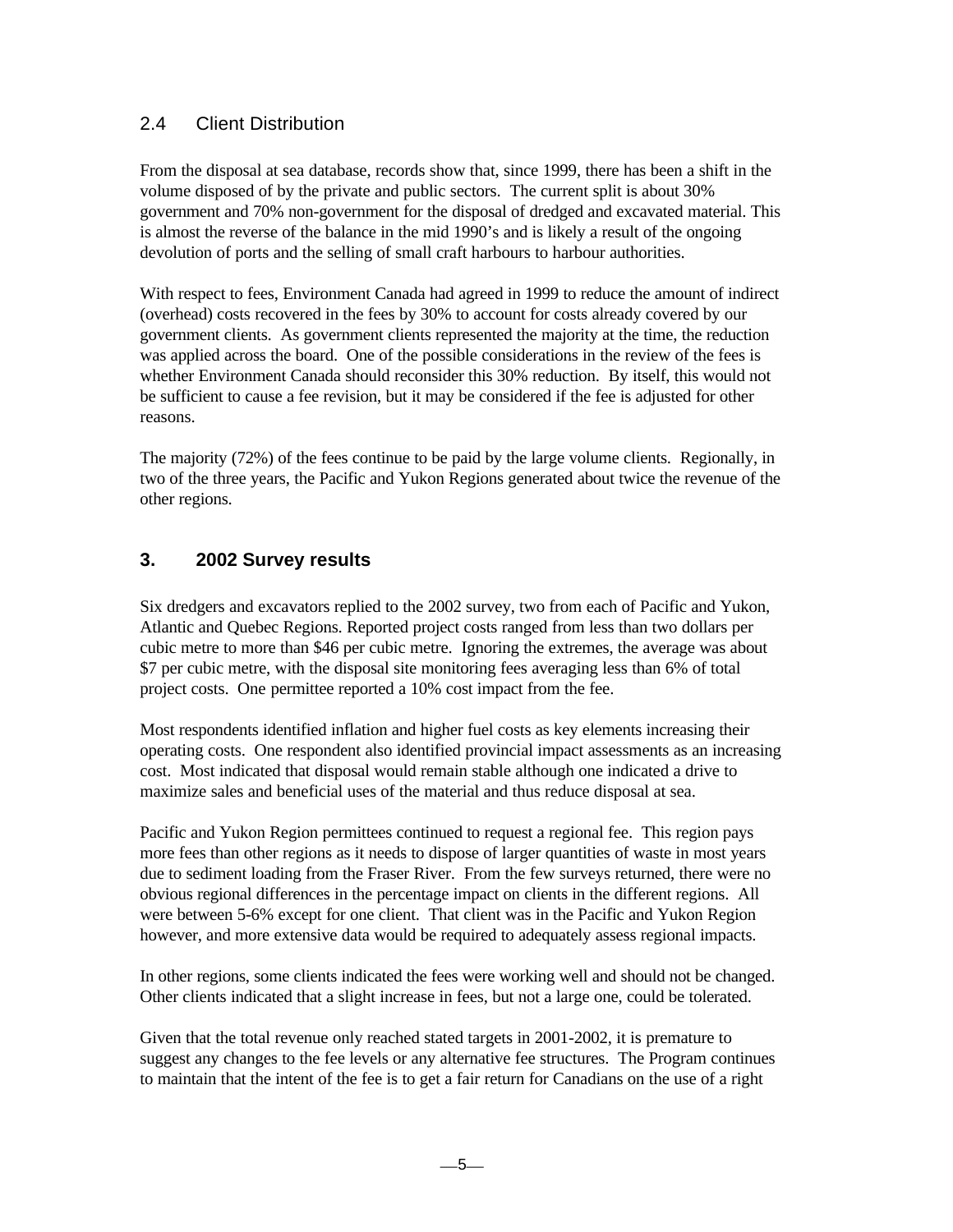and privilege and that charging a national fee per quantity disposed is the most equitable way to achieve that return.

One respondent was concerned that monitoring had not been directed to their disposal site. Environment Canada conducts representative disposal site monitoring. Under this approach, results of monitoring activities from a given site guide future permit decisions for other similar sites. In this way, the right or privilege for disposal at sea is maintained. The first three years were admittedly focused on establishing base lines on the largest, most used sites. In the coming years, a greater focus on the minor sites and less studied major sites will be sought.

Other respondents commented that the payment of fees up front was unfair. This stemmed from a contractor engaged in a bidding process where it was not known if land or sea disposal would be chosen. To ensure readiness, the contractor applied for a disposal at sea permit. As Environment Canada does not control such contracting processes, this will likely remain a difficult situation for contractors. While half the fees must be paid before the permit is published, these fees can be refunded in full if the permit is not used. The \$2,500 application fee, however, is not refundable. Environment Canada may be contacted for advice on timing for the permit review process and requirements for particular situations.

The Program also circulated a separate survey to those who have disposed of fish waste or vessels, asking them for their current costs and their views on monitoring and cost recovery. Environment Canada currently conducts some research-based post disposal assessments but has no formal monitoring program for these wastes so no monitoring fees are levied against these clients. The purpose of the survey was to assess baseline client costs should a need arise to monitor more frequently, and where further cost recovery might be considered.

No vessel disposal proponents replied but responses were received from 6 fish plant operators representing about 10% of the fish waste client base. The responses came from both the commercial and non-profit sectors and their current cost of operation ranged from \$11-\$55 per tonne for the disposal of fish waste under a permit. One of the respondents also reported new federal and provincial permit fees had been added recently, but most suggested no additional fees have been levied since their last permit. Only two of the six provided comments on the proposal to introduce monitoring fees, indicating their operational costs were already so high that they felt they could not handle further increases. When questioned on their strategies for coping if fees were introduced, most indicated they would adjust the amount they applied for to more closely reflect the minimum amount possible. One company indicated it would seek land disposal.

### **4. Use of Revenues**

#### 4.1 Monitoring Activities

Environment Canada is committed to providing opportunities for client input both at the planning and at the reporting stage of monitoring. The priorities and plans are discussed annually with the regulated community, where interest warrants, to allow input into the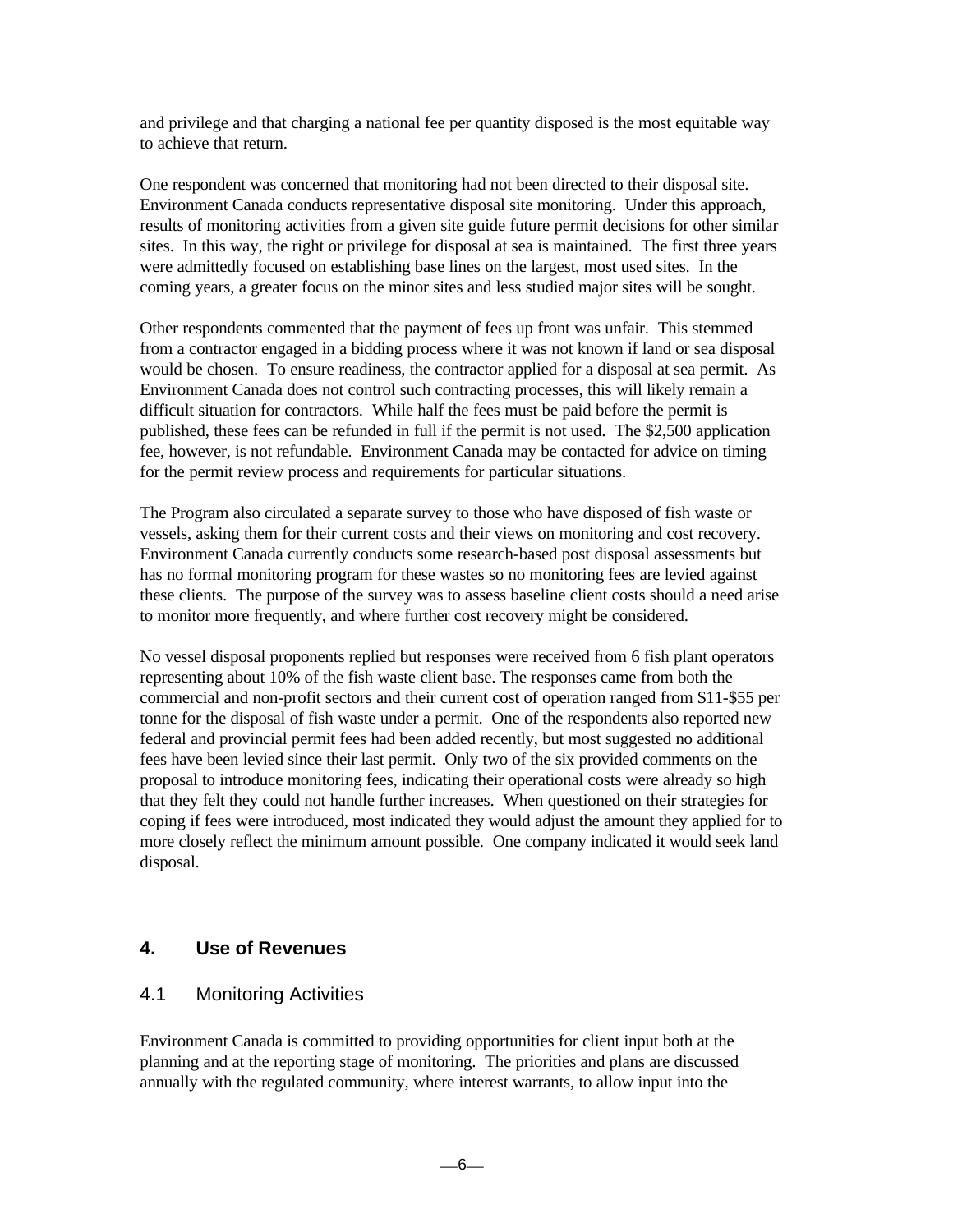planning process and to keep them informed on revenue use. A roll-up of ocean disposal site monitoring data with a financial summary is presented annually in the Annual Compendium of Monitoring Activities. This compendium is distributed nationally to clients and internationally to the parties of the London Convention (without the financial summary). Environment Canada has received high praise on these reports, which are now used by other countries as a format on which to base their reporting.

Details can be found in annual regional reports (see Appendix 1 for contact information). The Disposal at Sea Program's *National Guidelines for Monitoring Dredged and Excavated Material at Ocean Disposal Sites* are used to set the expected number of sites (two major and 5 minor) and to decide on which sites should be monitored, within the limits of expected revenues. Monitoring activities were reduced in the first two years as revenues were expected to be low. In the first three years, monitoring resulted in one site being closed and disposal restrictions placed on another site. Most sites continue to function as intended. Appendix 2 lists the sites and monitoring goals.

## 4.2 Program Spending

Program spending follows an annual process where, at the beginning of each fiscal year, maximum funding levels are set based on predicted revenues. Each region is allocated funding for monitoring activities from a credit account after submitting detailed monitoring plans. During the fiscal year, collected revenues are deposited in a receiving account, which is then reconciled against the credit account at the end of the fiscal year. When collected revenues are less than costs, the deficits are paid from the regular Disposal at Sea Program budget and other planned activities are postponed. If sufficient revenues are collected to meet direct costs, the remainder may either be applied to indirect costs or may be held to enable refunds.

| <b>Overall Monitoring Expenses</b>       | 1999-2000   | 2000-2001   | 2001-2002   |
|------------------------------------------|-------------|-------------|-------------|
| <b>Atlantic Region</b>                   | \$187,000   | \$269,000   | \$309,000   |
| Quebec Region                            | \$124,000   | \$97,000    | \$108,000   |
| Pacific and Yukon Region                 | \$192,000   | \$229,000   | \$229,000   |
| Prairie and Northern Region              |             |             | \$46,000    |
| Headquarters                             | \$20,000    | \$20,000    | \$20,000    |
| 70% of Environment Canada's              | \$153,000   | \$180,000   | \$208,000   |
| <b>Indirect Costs</b>                    |             |             |             |
| <b>Costs borne by Environment Canada</b> | \$676,000   | \$795,000   | \$920,000   |
| In-kind support from other government    | \$361,000   | \$348,000   | \$420,000   |
| departments                              |             |             |             |
| <b>Costs to Government</b>               | \$1,037,000 | \$1,143,000 | \$1,340,000 |
| <b>Collected Revenues from the Fee</b>   |             |             |             |
| Revenues collected                       | \$227,147   | \$659,941   | \$1,018,486 |
|                                          |             |             |             |

|  | Table 4. Summary of monitoring costs 1999-2002 |
|--|------------------------------------------------|
|  |                                                |

A summary of monitoring costs by region is presented in Table 4. (Note: This table has been updated since it was presented in the 2002 survey). The cost to government includes direct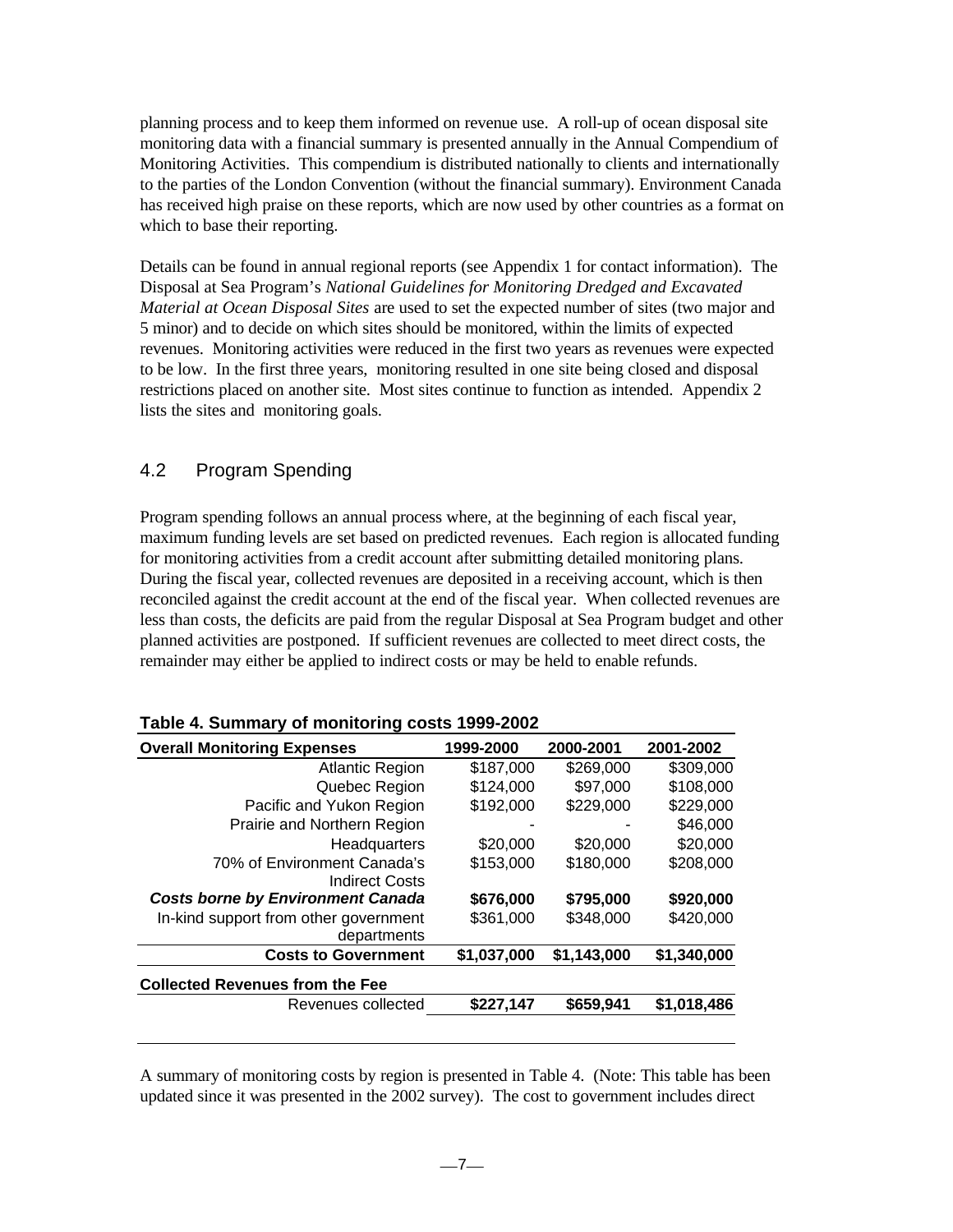cost (salary, benefits and operating costs) and 70% of indirect costs. (Note that Environment Canada calculates its indirect costs as 41.8% of the direct costs.) In–kind support is estimated based on charge out rates of equipment etc. and may not include all of that department's costs.

For two of the three years, revenue remained below the cost to Environment Canada, of monitoring ocean disposal sites. In those years, virtually all revenues were used to support the direct costs of monitoring. In 2001-2002, revenue reached the cost recovery target described in the impact analysis on the fee regulation. From that revenue, \$712,000 went to direct program costs, and the remainder was held until year-end to accommodate refunds, with the intention of carrying it forward to guard against future shortfalls.

The costs of disposal site monitoring are directly related to the particular concerns at each site and could vary substantially, depending on size, depth, season, and the particular questions being examined. A conservative estimate of the direct costs to monitor two major (greater than  $100,000 \text{ m}^3$  a year) and 5 minor disposal sites was presented in the 1996 discussion document. The total direct costs were estimated at \$821,000 per year, excluding the reporting expenses at headquarters. The estimated per site costs were compared to actual per site costs for 1999 to 2001 where appropriate (Appendix 2). A summary is found in Table 5, which clearly shows a high variability in the costs of monitoring. The costs incurred per site varied from those predicted in 1996, on average by -5% in 1999, by +41% in 2000, and by -4% in 2001. It should be noted that, although per site costs often exceeded the estimates, the Program's direct spending has never exceeded the total 1996 estimated costs. The Program has kept costs manageable either by reducing the scope of the monitoring, reducing the number of sites or leveraging additional funds through partnerships with other government bodies. As can be seen, the full guidelines have yet to be implemented. The Program refrained from spending the full amount earned to preserve the ability to cover refunds.

|           | $%$ of<br><b>Guidelines</b> | Costs(\$) | <b>EC Direct</b> Value (EC\$ Avg %<br>$+In$ Kind<br>\$) | cost over<br><b>Estimates</b> |
|-----------|-----------------------------|-----------|---------------------------------------------------------|-------------------------------|
| 1999-2000 | 33%                         | \$503,000 | \$864,000                                               | $-5%$                         |
| 2000-2001 | 44%                         | \$595,000 | \$943,000                                               | 41%                           |
| 2001-2002 | 78%                         | \$692,000 | \$1,087,550                                             | $-4%$                         |
|           |                             |           |                                                         | 11%                           |

**Table 5 Comparison of Monitoring Activity over Costs**

Figures presented in Appendix 2 suggest that the program underestimated the cost of physical analyses using side scan sonar and multibeam bathymetry. There was often a need to collect additional samples as well which, at times, increased the costs of chemical analyses. Averaged, the actual costs appear to be about 11% greater than those estimated, which would give a revised estimate of the cost of full implementation of about \$1.33 million, including the 41.8% for indirect costs.

If full monitoring guidelines are followed, revenues of \$1,000,000 will not cover indirect costs and any reduction in disposal activity will give a reduced capacity to monitor in the following year. As revenues appear to be increasing, fees at their current level may be able to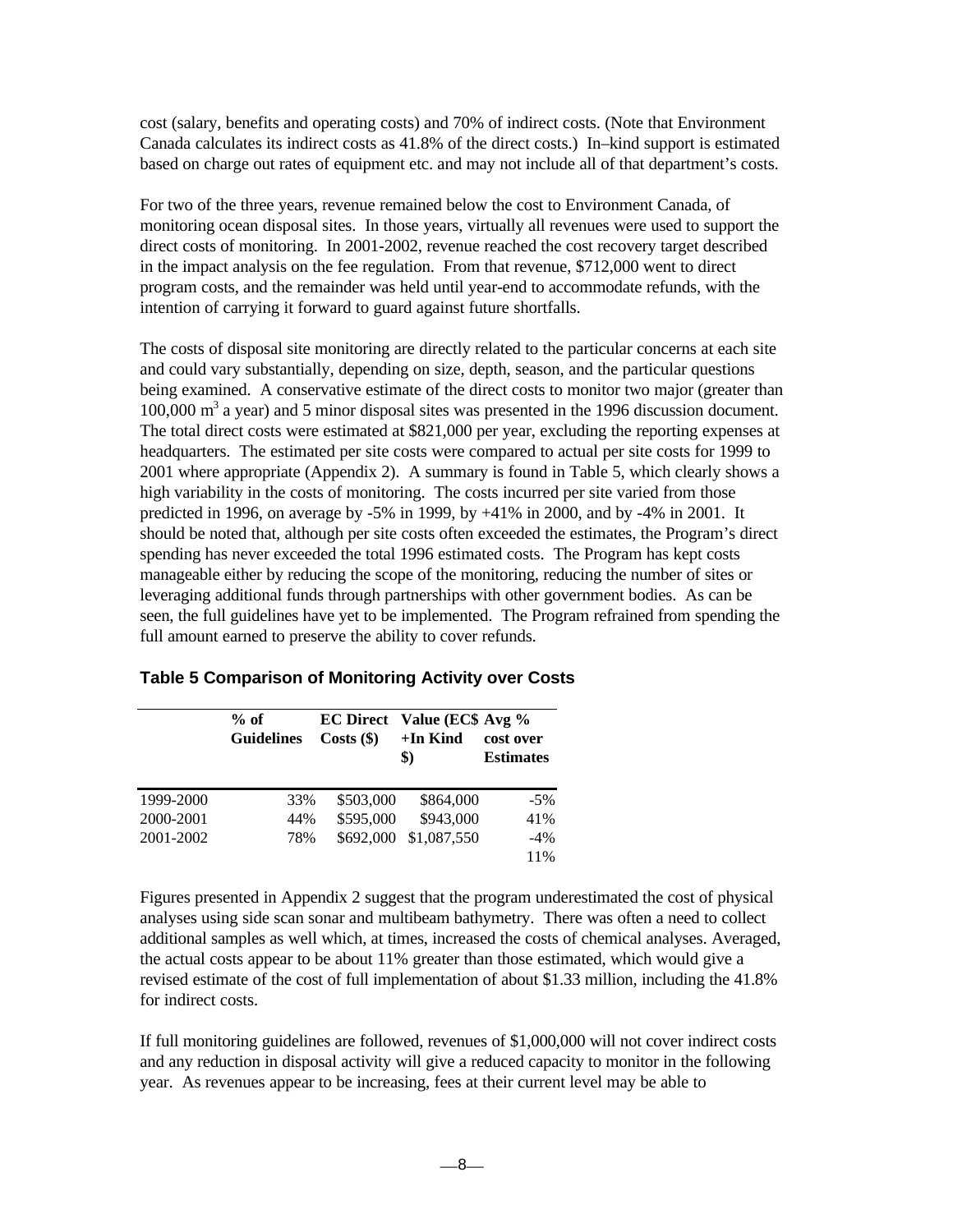accommodate the true costs. Environment Canada will continue to monitor the true costs and revenues.

## **5. Conclusions and Recommendations on Monitoring Fees**

Based on only three years of data, it would be premature to take action on changing the fees in any way. Revenues reached expected levels after three years and Environment Canada has successfully begun to phase-in its full monitoring guidelines. The quantities disposed and permit numbers are approaching pre-fee levels, suggesting impediments to business are small, on a national basis. The limited surveys returned suggest that the fees represent about 6% of project costs, which is only slightly higher than the 5% predicted during the fee development assessments. Based on permits issued, the quantities of waste disposed of at sea are likely to continue to increase in 2002-2003. It will be important, therefore, for Environment Canada to continue to work with clients so that the length and variability associated with the normal dredging business cycle can be better defined. This information can help to determine when and whether the fees should be altered. Current monitoring costs are about 11% higher than estimated in 1996, but the increased revenues may mean that fees can remain at current levels. Environment Canada will also need to fine-tune estimates of monitoring expenses for a major site in the Arctic to determine whether the current fee structure is sufficient to cover those costs.

# **6. Next Steps**

We invite comment on this document either in writing or by attending one of the consultation meetings. Questions and comments on the monitoring program itself should be directed to our regional offices while questions on the fees and their status can be forwarded to the offices in Ottawa.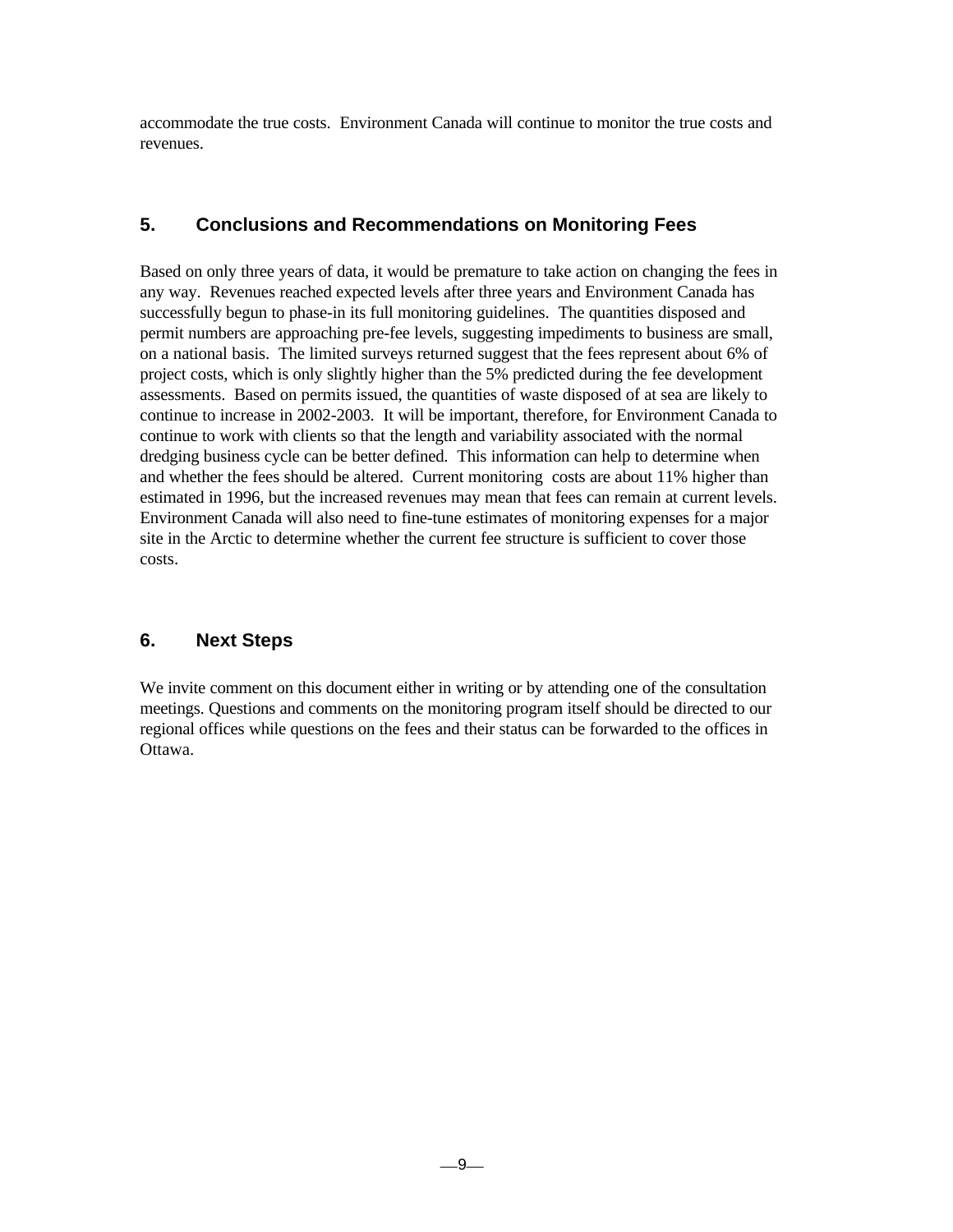#### **Appendix 1. Addresses and Telephone Numbers of Program Offices**

Marine Environment Branch Pacific and Yukon Region Environment Canada Environment Canada 351 St. Joseph Blvd., 12th Floor 224 West Esplanade K1A 0H3 V7M 3H7 Tel: 819-953-2264 Tel: 604-666-2730

Quebec Region Prairie & Northern Region Environmental Protection Service Environmental Protection Service Environment Canada Environment Canada 105 McGill St., 4th Floor Scotia Centre, 3rd Floor Montreal, Quebec P.O. Box 370 Tel: 514-283-0183 X1A 2N3

Atlantic Region Newfoundland District Environmental Protection Service Environmental Protection Service Environment Canada Environment Canada 15th Floor, Queen Square 6 Bruce Street 45 Alderney Drive Mount Pearl, Newfoundland and Dartmouth, Nova Scotia Labrador  $B2Y 2N6$   $A1N 4T3$ Tel: 902-426-8304 Tel: 709-772-4269

Environmental Protection Service Environmental Protection Service Ottawa, Ontario North Vancouver, British Columbia.

H2Y 2E7 Yellowknife, North West Territories Tel: 403-920-6062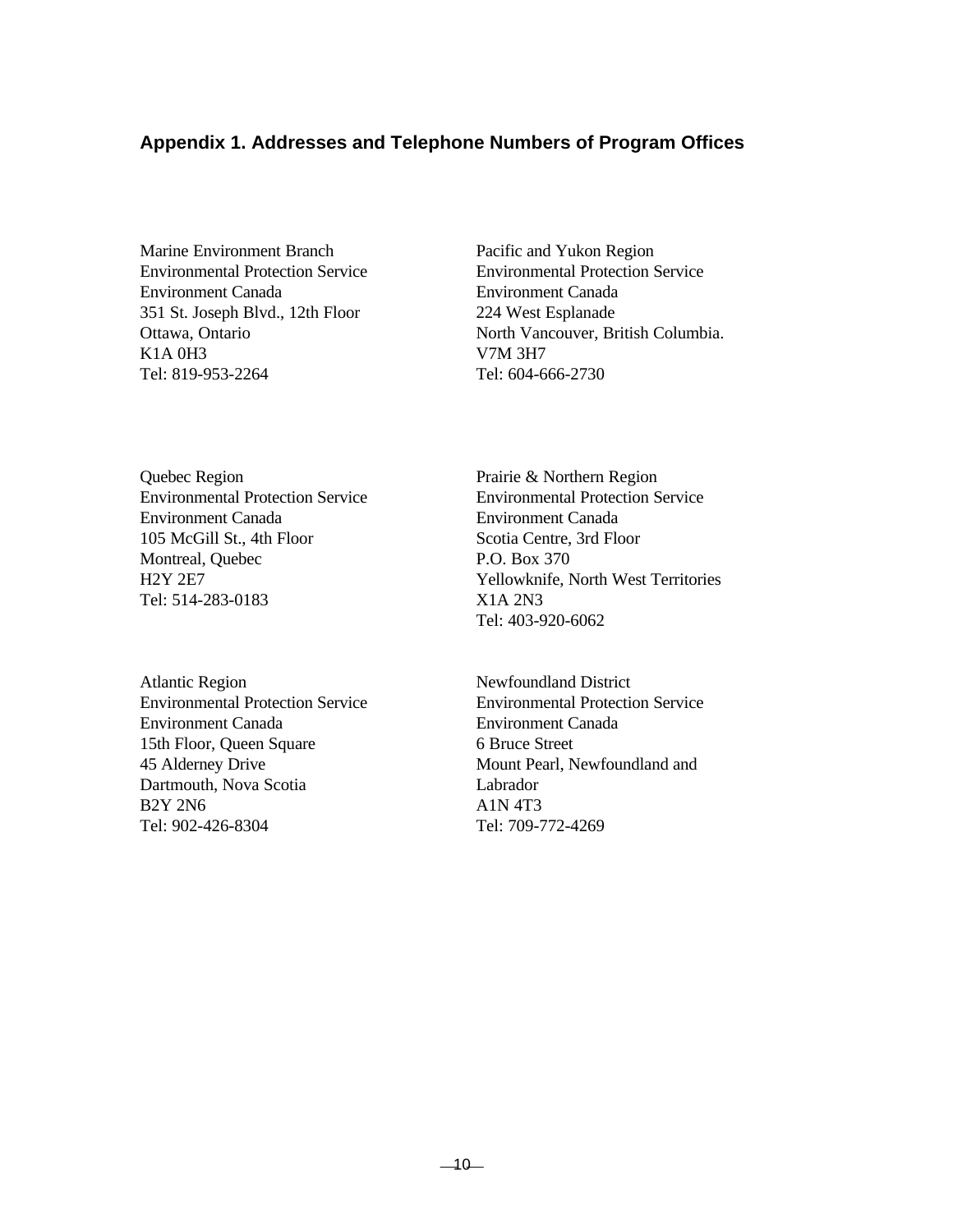# **Appendix 2 – Summary of Monitoring Activities and Costs from 1999- 2001**

#### **How to Read the Appendix Tables.**

**Guidelines:** Refers to *the National Guidelines for Monitoring Dredged and Excavated Material at Ocean Disposal Sites*. The guidelines state that annual monitoring activities should be conducted as follows:

- 1 major and 1 minor site in the Pacific and Yukon Region.
- 1 major and 2 minor sites in the Atlantic Region
- 1 minor site in the Quebec Region
- 1 minor site in the Prairie and Northern Region

Monitoring also has three components: physical, chemical and biological. Sites were awarded 2 points for each component done for a major site and 1 point on each component done on a minor site. The total is the percentage completed of the recommended guidelines.

**EC Direct costs**: These are the costs reported by the region and include operating, salaries and benefits but no indirect costs (overheads).

**1996 Estimated Cost**: These are the theoretical direct costs the program calculated in 1996 to guide its fee decisions. They were presented in the 1996 discussion document on cost recovery.

**% Over Site Estimate:** Where possible a direct comparison is made between the actual direct costs and the 1996 estimates. Positive percentages mean the site was more expensive to monitor than the 1996 estimate, negative percentages mean it was less expensive.

**Average Difference from Estimates:** This is simply an average of the percentages to give a general estimate of the cost fluctuations.

**Value:** This is the Environment Canada direct costs plus any "in kind" support. This gives an idea of the total direct costs and shows the areas where co-operation between departments is producing more value for the client's investment.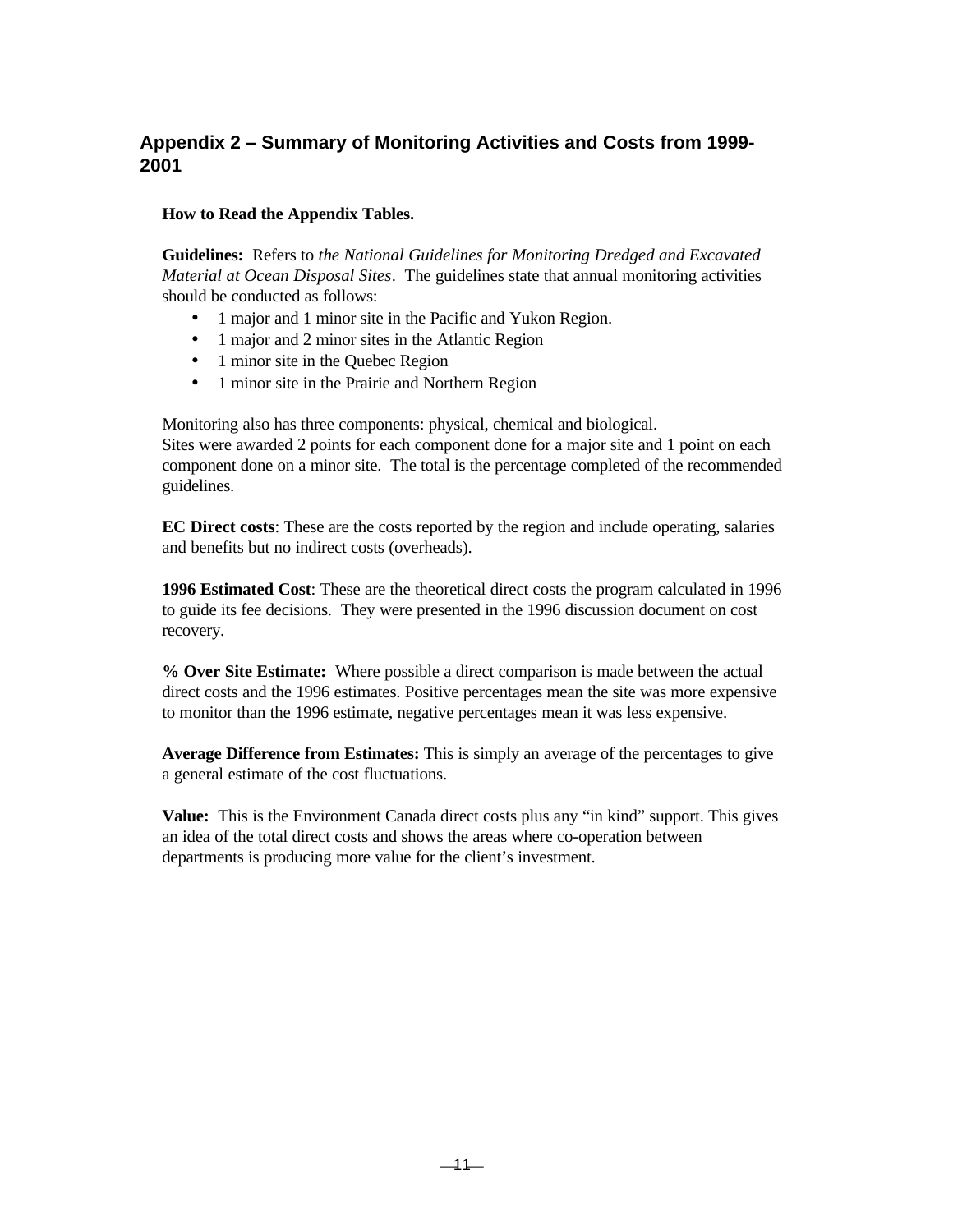|                | <b>1999 Site</b> | <b>Details</b>                                                                                                                                                                                                                                        | <b>Guideline</b><br>elements | EC<br><b>Direct</b><br>cost | 1996<br>Estimates Estimate +In Kind) | % Over | <b>Value(EC</b> |
|----------------|------------------|-------------------------------------------------------------------------------------------------------------------------------------------------------------------------------------------------------------------------------------------------------|------------------------------|-----------------------------|--------------------------------------|--------|-----------------|
| Atlantic Large |                  | Major site, Black Point - Physical survey of<br>the site in collaboration with Geological<br>Survey of Canada to delineate the disposal<br>site and assess the fate and off-site<br>transport of the disposed materials.                              |                              | 2 \$187,000                 | \$203,000                            | $-8%$  | \$498,000       |
|                | Small            | not funded                                                                                                                                                                                                                                            |                              | \$0                         | \$89,000                             |        |                 |
|                | Small            | not funded                                                                                                                                                                                                                                            |                              | \$0                         | \$89,000                             |        |                 |
| P&Y            | Large            | Major site, Point Grey Physical survey of the<br>seafloor with sampling and analysis for trace<br>contaminants. Vessel time provided by<br><b>Fisheries and Oceans.</b>                                                                               |                              | 4 \$192,000                 | \$178,000                            | 8%     | \$242,000       |
|                | Small            | not funded                                                                                                                                                                                                                                            |                              |                             | \$84,000                             |        |                 |
| Quebec Large   |                  | Major site, disposal mound "D"- Analysis of<br>physical survey data to assess fate and off-<br>site transport of disposed sediments, leading<br>to site closure due to potential impact on<br>lobster habitat from sediments transported<br>off site. | 2                            | \$75,800                    | \$89,000                             | $-15%$ | \$124,000       |
|                | <b>Small</b>     | Six minor sites in Chaleurs Bay - Physical<br>surveys of the seafloor to examine the<br>presence of disposed material at the sites                                                                                                                    |                              | \$48,200                    |                                      |        |                 |
| <b>North</b>   | Small            | not funded                                                                                                                                                                                                                                            |                              |                             | \$89,000                             |        |                 |
|                |                  | % of Guidelines                                                                                                                                                                                                                                       | 33%                          | \$503,000                   | \$821,000                            | $-39%$ | \$864,000       |

# **Appendix 2. Summary of Monitoring Activities and Costs from 1999-2001**

Avg. % Difference from Estimates -5%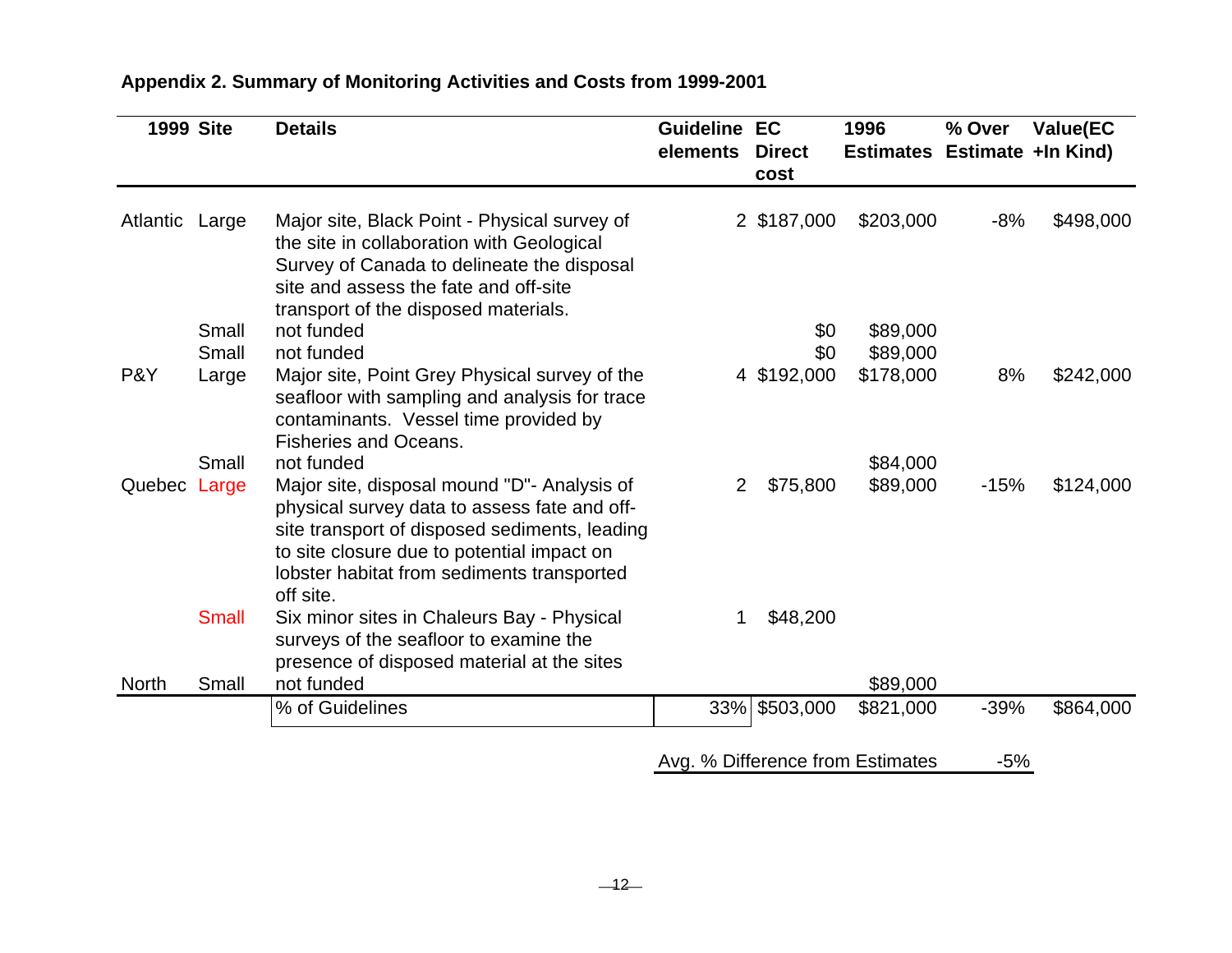| <b>2000 Site</b> |                | <b>Details</b>                                                                                                                                                                                                                                                                    | <b>Guideline EC</b><br>elements | <b>Direct</b> | 1996<br>Estimates Estimate +In Kind) | % Over | Value (EC |
|------------------|----------------|-----------------------------------------------------------------------------------------------------------------------------------------------------------------------------------------------------------------------------------------------------------------------------------|---------------------------------|---------------|--------------------------------------|--------|-----------|
|                  |                |                                                                                                                                                                                                                                                                                   |                                 | cost          |                                      | d      |           |
| Atlantic Large   |                | Major site, Black Point - Physical survey with<br>Geological Survey of Canada to confirm<br>1999 results and to ensure no significant<br>changes of the disposal site boundary. More<br>data were collected to develop sediment<br>transport model to predict off-site transport. |                                 | 4 \$269,000   | \$203,000                            | 33%    | \$567,000 |
|                  | Small          | not funded                                                                                                                                                                                                                                                                        |                                 | \$0           | \$89,000                             |        |           |
| P&Y              | Small<br>Large | not funded<br>canceled                                                                                                                                                                                                                                                            | $\mathbf 0$                     | \$0           | \$89,000<br>\$178,000                |        |           |
|                  | Small          | Minor site, Malaspina Strait - Physical<br>survey of the seafloor with sampling and<br>analysis for trace contaminants and<br>biological testing. Vessel time provided by<br><b>Fisheries and Oceans.</b>                                                                         |                                 | 3 \$181,000   | \$84,000                             | 115%   | \$231,000 |
|                  | Small          | Minor site, Snake Island - Physical survey of<br>the seafloor with sampling and analysis for<br>trace contaminants and tissue residues.<br>Some trace contaminant analysis from Cape<br>Mudge was also undertaken. Vessel time<br>provided by Fisheries and Oceans.               | 3                               | \$48,000      |                                      |        | \$48,000  |
| Quebec Small     |                | Minor site, Sainte-Thérèse-de-Gaspé (ST-4)<br>- Sediment sampling and analysis for PAH<br>contaminants. Levels found to be below<br>acceptable limits and biological testing was<br>not necessary.                                                                                | 1                               | \$68,000      | \$89,000                             | $-24%$ | \$68,000  |
|                  | Large          | Major site, disposal mound "D"- Physical<br>survey of the seafloor to further assess fate<br>and off-site transport of disposed sediments<br>as follow up to site closure.                                                                                                        |                                 | \$29,000      |                                      |        | \$29,000  |
| <b>North</b>     | small          | not funded                                                                                                                                                                                                                                                                        |                                 |               | \$89,000                             |        | \$0       |
|                  |                | % of Guidelines                                                                                                                                                                                                                                                                   |                                 | 44% \$595,000 | \$821,000                            | $-28%$ | \$943,000 |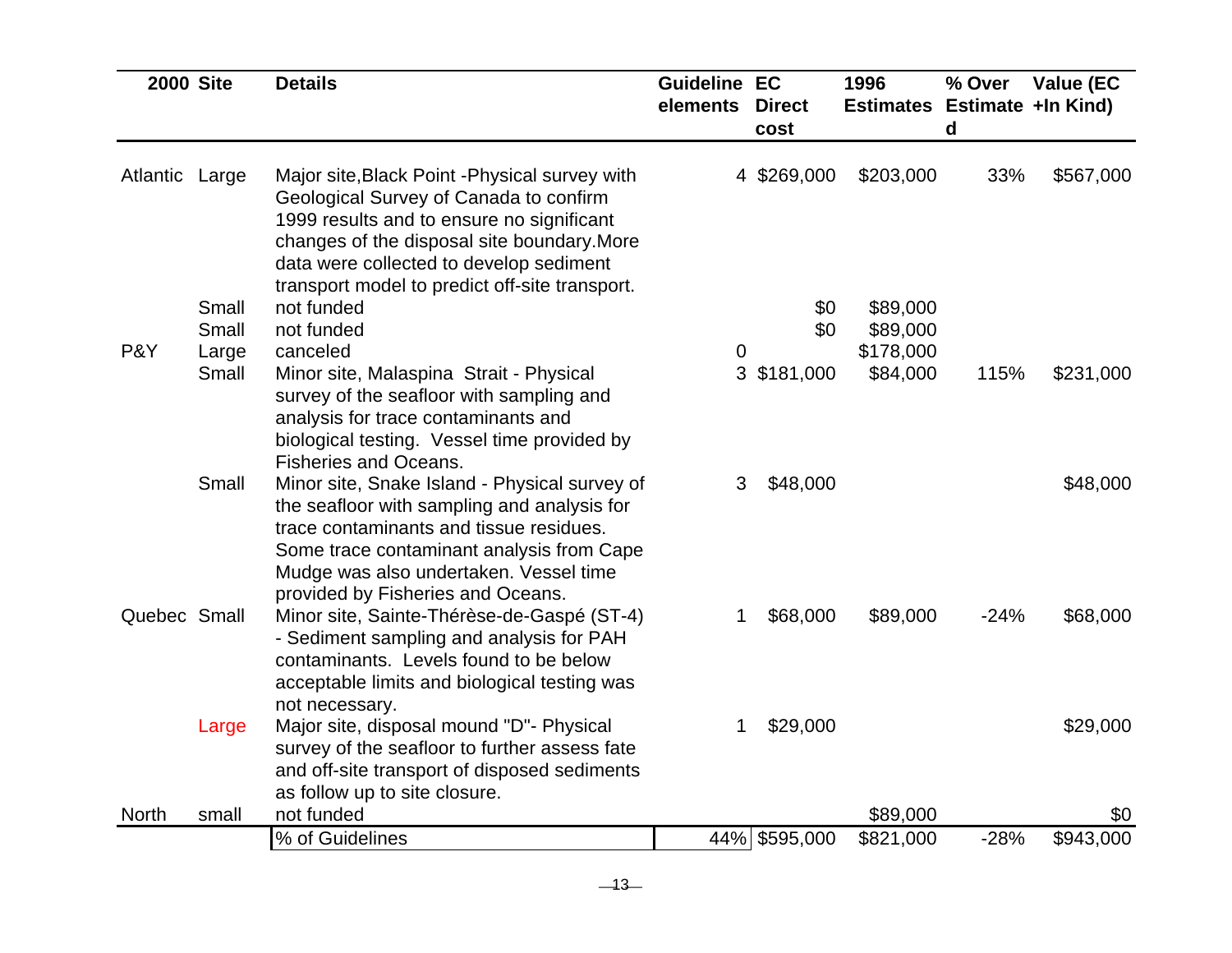|                |                  |                                                                                                                                                                                                                                                          |                                 |                       | Avg. % Difference from Estimates     | 41%         |           |
|----------------|------------------|----------------------------------------------------------------------------------------------------------------------------------------------------------------------------------------------------------------------------------------------------------|---------------------------------|-----------------------|--------------------------------------|-------------|-----------|
|                | <b>2001 Site</b> | <b>Details</b>                                                                                                                                                                                                                                           | <b>Guideline EC</b><br>elements | <b>Direct</b><br>cost | 1996<br>Estimates Estimate +In Kind) | % Over<br>d | Value (EC |
| Atlantic Large |                  | Major site, Black Point - Repetitive physical<br>survey to assess movement of materials.<br>Sampling and analysis for sediment<br>contaminants. Benthic community surveys to<br>assess impacts of the disposal site to<br>surrounding habitat.           |                                 | 6 \$228,000           | \$203,000                            | 12%         | \$374,150 |
|                | <b>Small</b>     | Major site, Confederation Bridge, Amherst<br>Cove - Physical survey to delineate disposal<br>site. Bottom photographs and sediment<br>sampling were conducted to assess the<br>objectives of crab and lobster habitat<br>creation at the disposal site.  | 3                               | \$81,000              | \$89,000                             | $-9%$       | \$305,400 |
|                | Small            | not funded                                                                                                                                                                                                                                               |                                 |                       | \$0<br>\$89,000                      |             |           |
| P&Y            | Large            | Major site, Sand Heads - Sampling and<br>analysis for trace contaminants. Vessel time<br>provided by Fisheries and Oceans Swath<br>bathymetry provided by Pacific Geoscience<br>Centre.                                                                  |                                 | 4 \$100,500           | \$178,000                            | $-44%$      | \$125,500 |
|                |                  | Point Grey and Porlier pass - Video survey<br>of the seafloor by remote operated vehicle<br>(ROV) to examine condition of site and<br>marine life present                                                                                                | 1                               | \$30,000              |                                      |             | \$30,000  |
|                | Small            | Minor site, Watts Point - Sampling and<br>analysis for trace contaminants. Video<br>survey of the seafloor by remote operated<br>vehicle (ROV) to examine condition of site<br>and marine life present. Vessel time<br>provided by Fisheries and Oceans. | $\mathbf{2}$                    | \$98,500              | \$84,000                             | 17%         | \$98,500  |